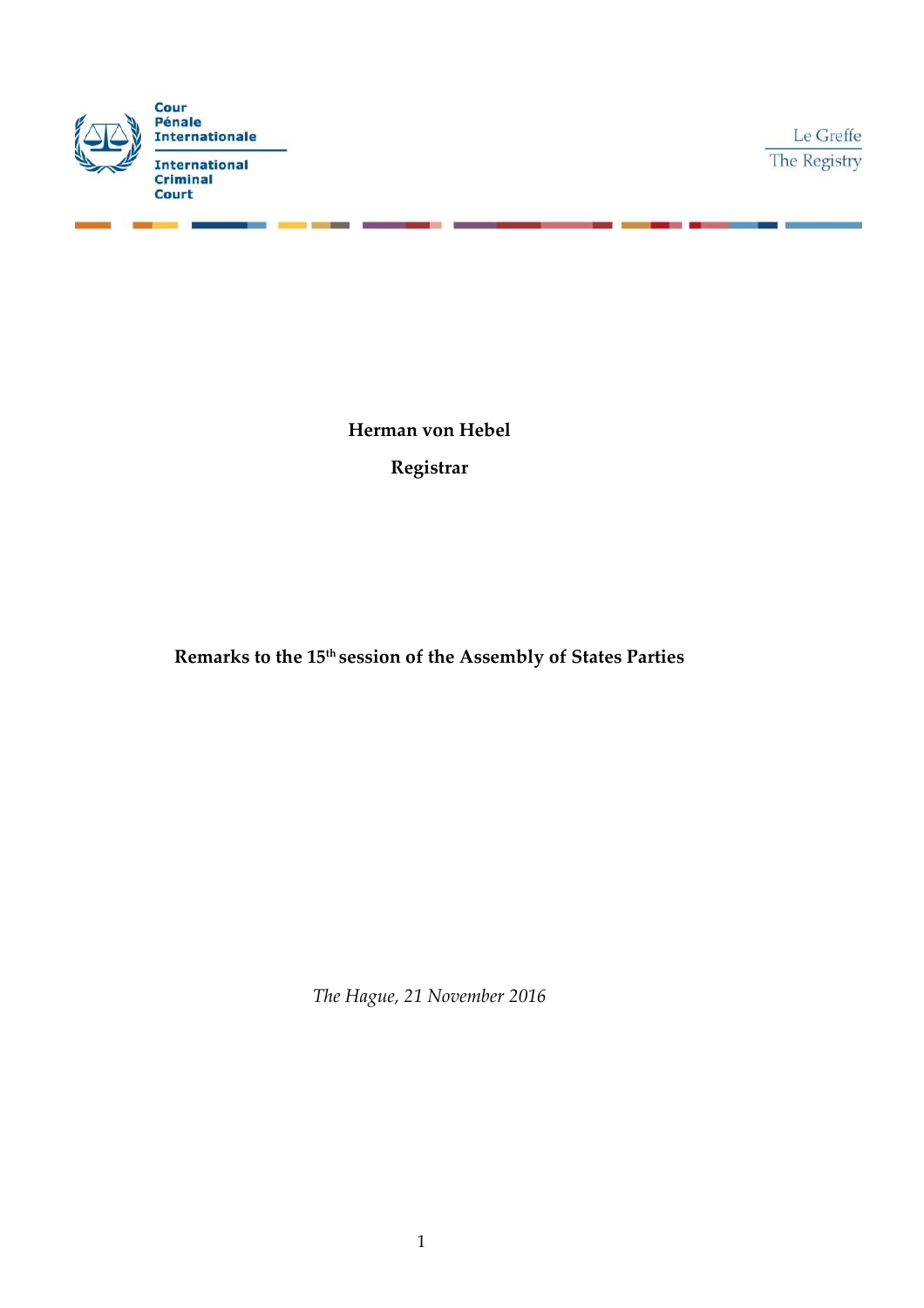Mr President of the Assembly of States Parties, Madam President, Madam Prosecutor, Madam Chair of the Committee on Budget and Finance, Excellencies, Distinguished delegates, Ladies and Gentlemen,

It is a great honour to address this 15<sup>th</sup> session of the Assembly of States Parties to the Rome Statute of the International Criminal Court.

Allow me at the outset to take this opportunity to **thank everyone** who has participated in this years' budget discussions – Ambassador Werner Druml of Austria, the facilitator for the budget, representatives of States Parties, the Committee on Budget and Finance and its Chair Madam Carolina Fernandez Opazo, as well as the other organs of the Court led by President Fernández de Gurmendi and Prosecutor Bensouda.

Let me recall that 2016 has been a **very busy year** for the Court. The ICC has broken new ground with unprecedented judicial and prosecutorial activity.

The finalization and implementation of the new Registry structure entailed a staggered recruitment process to fill the remaining vacant posts, during which we made sure that the issue of geographical representation and gender balance was given due consideration in accordance with the Rome Statute, our Staff Rules and Regulations, Assembly resolutions and our internal policies.

At the same time, since our move in December last year, we have had to ensure that the Court settled properly into its permanent premises. In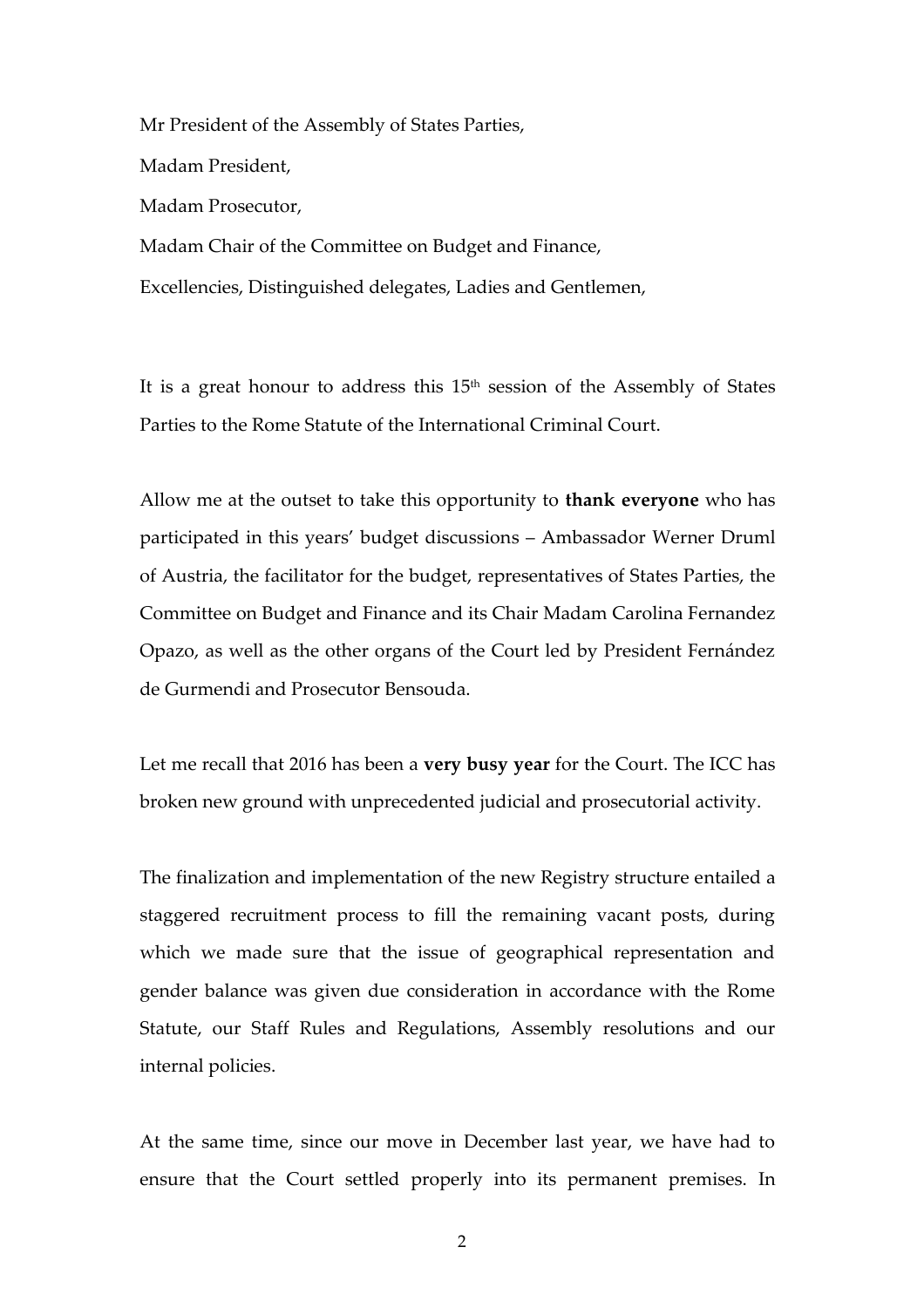reference to this, I would like to recognize the work of the Oversight Committee and of its Chair, Ambassador Sabine Nölke of Canada. In an effort to assist States Parties, the Principals of the Court made the commitment to achieve a lower implementation of this year's budget to accommodate an overrun in the permanent premises project, now estimated at approximately  $\epsilon$ 1.2 million. To this effect, the Court was required to identify additional savings and efficiencies in its planned activities, as well as to postpone and reprioritise other activities.

There was however one priority this year that was absolutely central – that was **improving the Court's budget process**, which required frequent consultations among the organs at the highest level.

In accordance with the recommendations of the Committee on Budget and Finance and the resolution on the Court's programme budget adopted by the Assembly of States Parties on its 14<sup>th</sup> session, the Principals of the Court have taken steps to re-design its budget process and improve the coherence of its annual budget proposal. While following the one-Court principle, this was made possible through the main strategic discussion forum of the Principals, the Coordination Council, and through a Budget Working Group, under my direct supervision and guidance, comprised of financial and policy representatives from different organs. As a result, the budgetary impact of the Court's core priority activities for 2017 was estimated taking fully into consideration the financial constraints faced by many of our States Parties.

During the preparation of the budget, the Principals identified the **four highlevel strategic priorities** for 2017:

### 1) **First** such priority is r**unning and supporting proceedings in three trials.**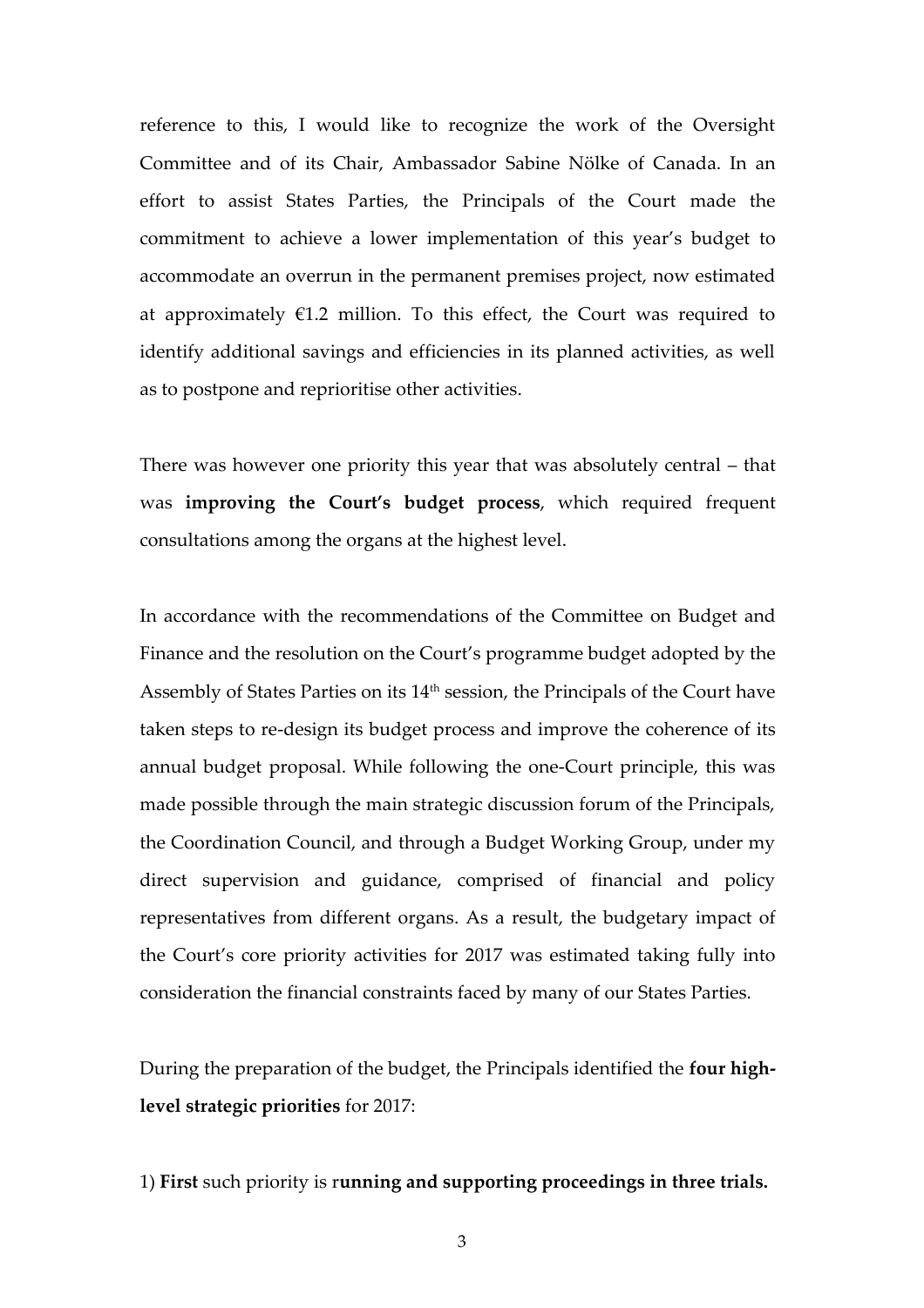With three cases expected to be at the trial hearing stage during 2017, the Judiciary and the Registry have worked closely together to develop a system of using two courtrooms full-time throughout the year, and a third one for only 60 days. This cost-effective solution, based on the average usage of courtroom capacity in other tribunals during the peak of their judicial activities, aims for a maximum use of courtroom capacity against minimal increases in required resources. Notably, the three trial proceedings running in 2017 involve highly complex cases with multiple charges and a high volume of witnesses.

# 2) The **second** priority is **conducting and supporting six active investigations.**

The resources requested in the budget for 2017 will allow the Office of the Prosecutor to implement six high-quality investigations, including the new investigation in Georgia opened in 2016. To support OTP investigations, the Registry will also need to provide adequate services in relation to field offices and field operations, witness protection, security, information security and logistical and technical backing.

# 3) We also need to **ensure the Registry's capacity to deliver Court-wide services.**

To contain the budgetary impact, the Registry has taken a conservative approach in ensuring its capacity to deliver Court-wide services. Considering the level of recruitments expected for 2017, the Registry has proposed a temporary increase in next year's vacancy rate from 10 per cent to 12 per cent to more accurately reflect the staffing projections in the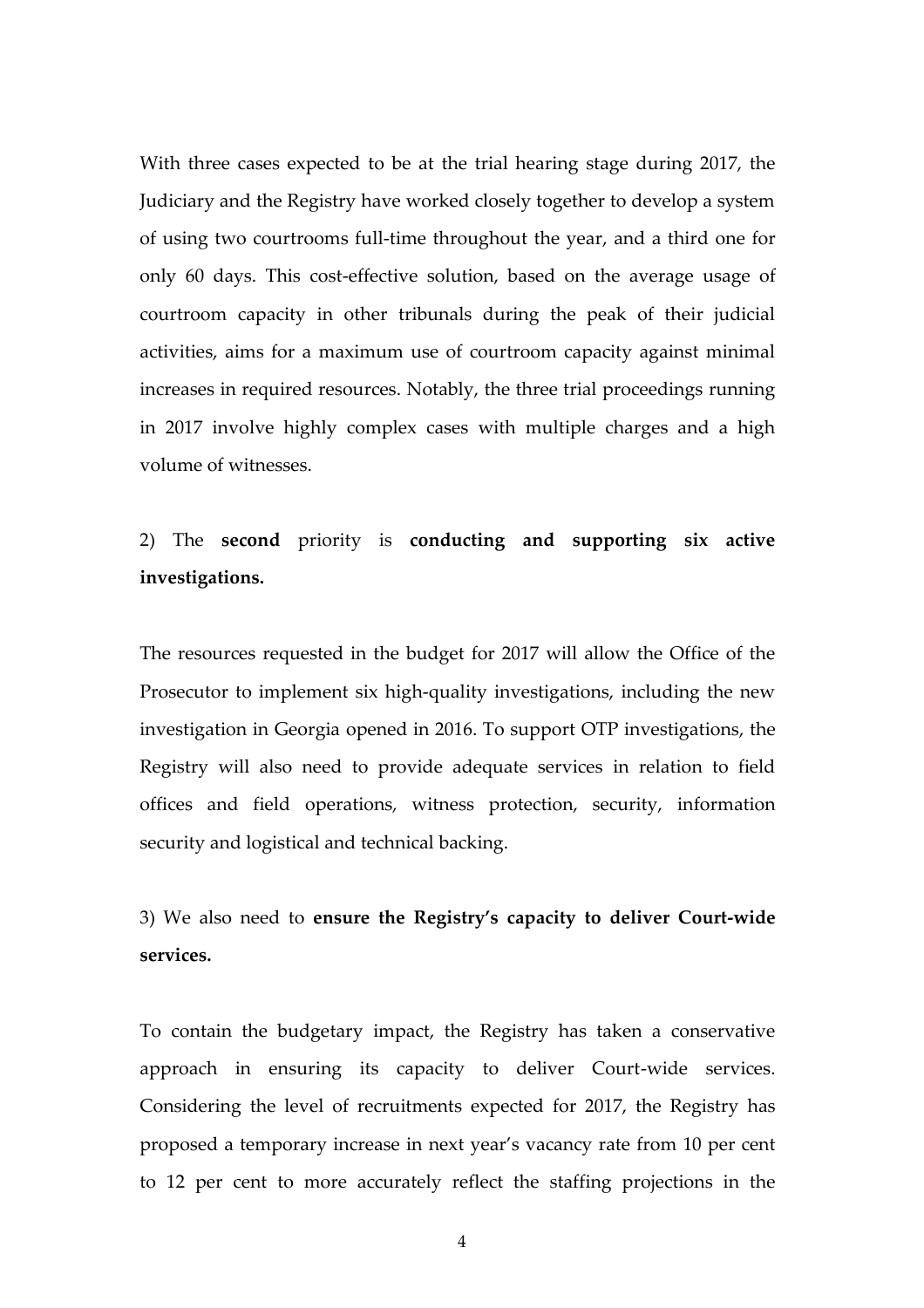Registry. This measure seeks to contain the impact of bringing Registry's staff cost back in line with its approved staffing structure. Accordingly, the temporary increase in Registry's vacancy rate results in a saving of approximately  $\epsilon$ 0.9 million, leading to a net increase of approximately  $\epsilon$ 2.6 million, instead of the  $\epsilon$ 3.4 million expected to be restored. It is foreseen in this regard that staffing levels will return to the normal 10 per cent vacancy rate by mid-2017 and will need to be costed accordingly in subsequent budgets.

4) And finally, as the **fourth** priority, we proposed **investments in key Court-wide information management projects and security capacity**.

In 2017, investments are needed in the areas of data storage capacity, confidentiality and integrity of investigation activities in high-surveillance environments, and in updating the Court's hardware and software to protect its information in a challenging environment with an increasingly mobile workforce. While there have been major improvements with the new building regarding IT infrastructure and audio-visual systems in the courtroom, no significant investments have been made in relation to these crucial IT components.

Mr President,

I will now turn to address the **Court's budget for 2017**.

The Court presented earlier this year a budget proposal for 2017 amounting to approximately **€147.2 million**. This represents an increase of around **€9.8 approximately**, or **7.2 per cent**, over the approved budget for 2016.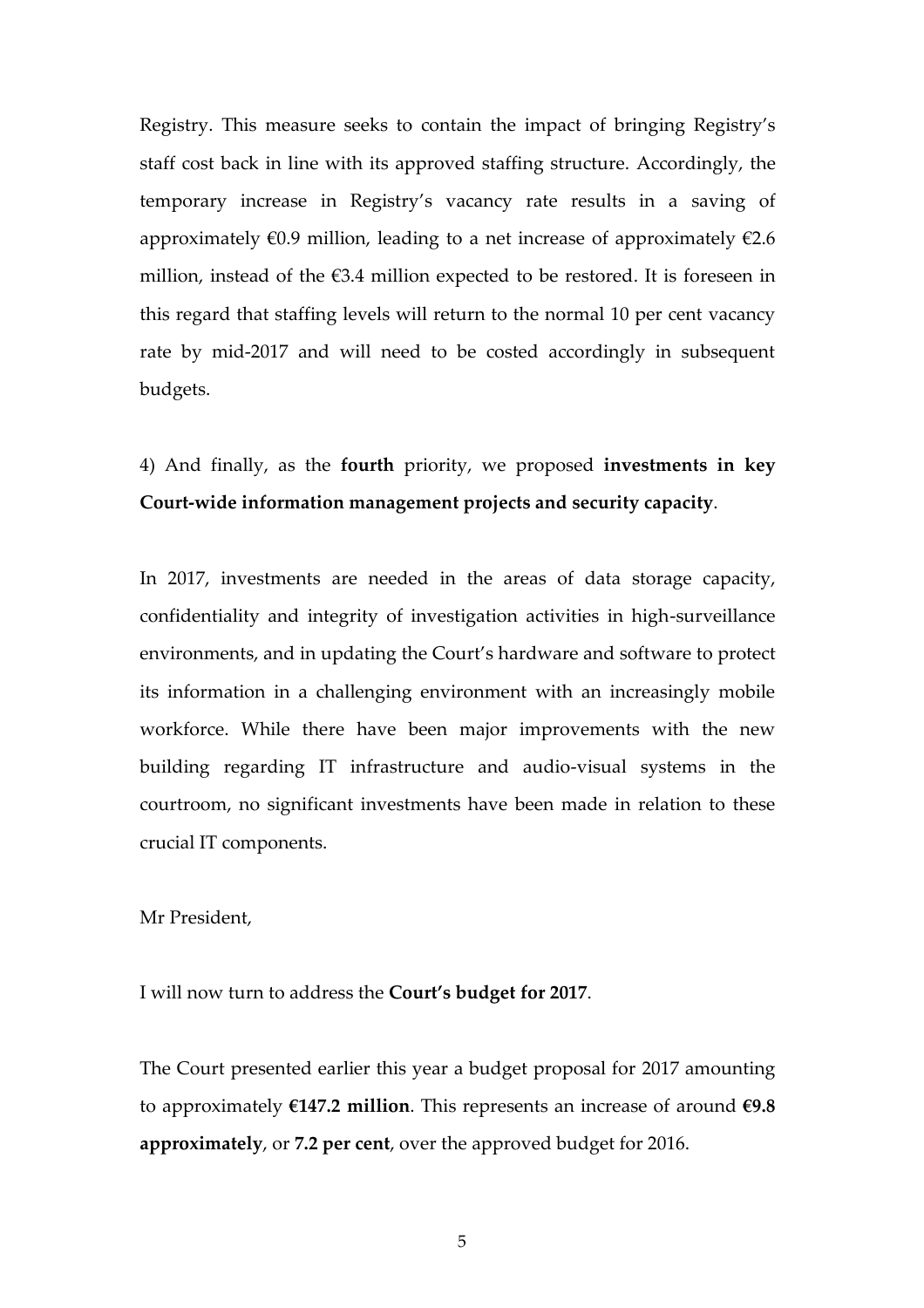This Court is **fully aware of the financial challenges** that the international community is currently facing. We are also fully **aware of the high expectations on the Court** to produce concrete results, effective investigations, prosecutorial results and speeded trials.

I can **assure you that these considerations were entirely on our mind** during the preparation of the Court's proposed budget for 2017. Consultations between the organs were undertaken on a **weekly basis**. In order to arrive to the proposed increase of 7.2 per cent **the Court's organs exercised utmost restraint and limited our requests only to what we believed to be strictly necessary.** The 2017 proposed programme budget is the result of **a great number of internal cuts, savings, efficiencies and challenging reprioritization of resources, leading to a reprioritization of activities** within the Court.

In this regard, considerable savings were achieved before looking into additional requirements. To name a few, the legal aid budget was reduced by approximately  $\epsilon$ 1.6 million;  $\epsilon$ 1.1 million were reduced in relation to our operations in Kenya; and savings were achieved linked to our more efficient travel operations within the Registry because of its reorganization.

The Office of the Prosecutor also maximized the reallocation of resources to minimize the impact of new activities. Furthermore, mindful of the actual recruitment times and in an effort to further reduce the financial impact in the proposed budget, the Office of the Prosecutor also raised its vacancy rate from 8 per cent to 10 per cent.

It follows that the Court does not have an incremental approach to its budgeting. To the contrary, the Court's budget process is based on the

6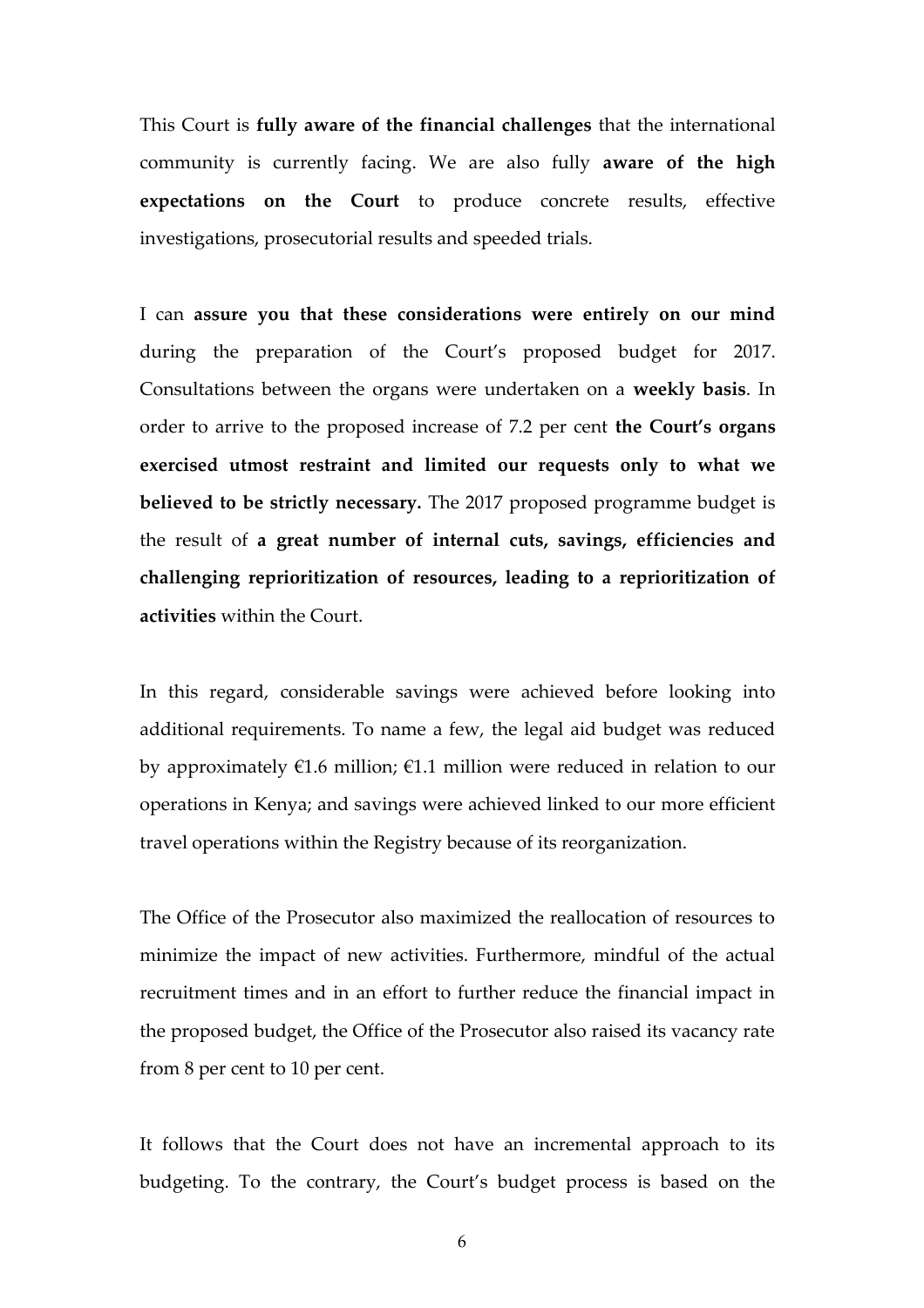thorough reassessment of the resources required for the continuation of the current activities, including through the redeployment of resources from discontinued or reduced activities.

In addition, the 2017 proposed budget builds over prosecutorial and judicial activities that, while not contemplated in the 2016 approved budget, carry over costs into the following year. This is the case, for example, of the investigations concerning the situation in Georgia, which have been partially funded through the contingency fund in 2016 and will require full funding for the whole year in 2017.

Mr. President,

The Committee on Budget and Finance has recommended reductions to the proposed budget amounting to approximately  $E$ 2.7 million. The Committee recommendations thus result in a reduction of the total increase from the proposed 7.2 per cent to approximately **5.2 per cent.** Out of these reductions, approximately €1.5 million pertain to cuts in Registry's proposed budget and around €600 thousand in the Office of the Prosecutor.

The States Parties **look to the Committee on Budget and Finance** for technical guidance to ensure the Court is allocated with sufficient resources to effectively discharge its mandate. In this context, I urge all States Parties to consider carefully the serious implications that further reductions beyond those recommended by the Committee on Budget and Finance would have on the Court's ability to operate. Further reductions in the budget will necessarily impact, in one way or another, the Court's capacity to effectively and efficiently implement its core priorities for 2017.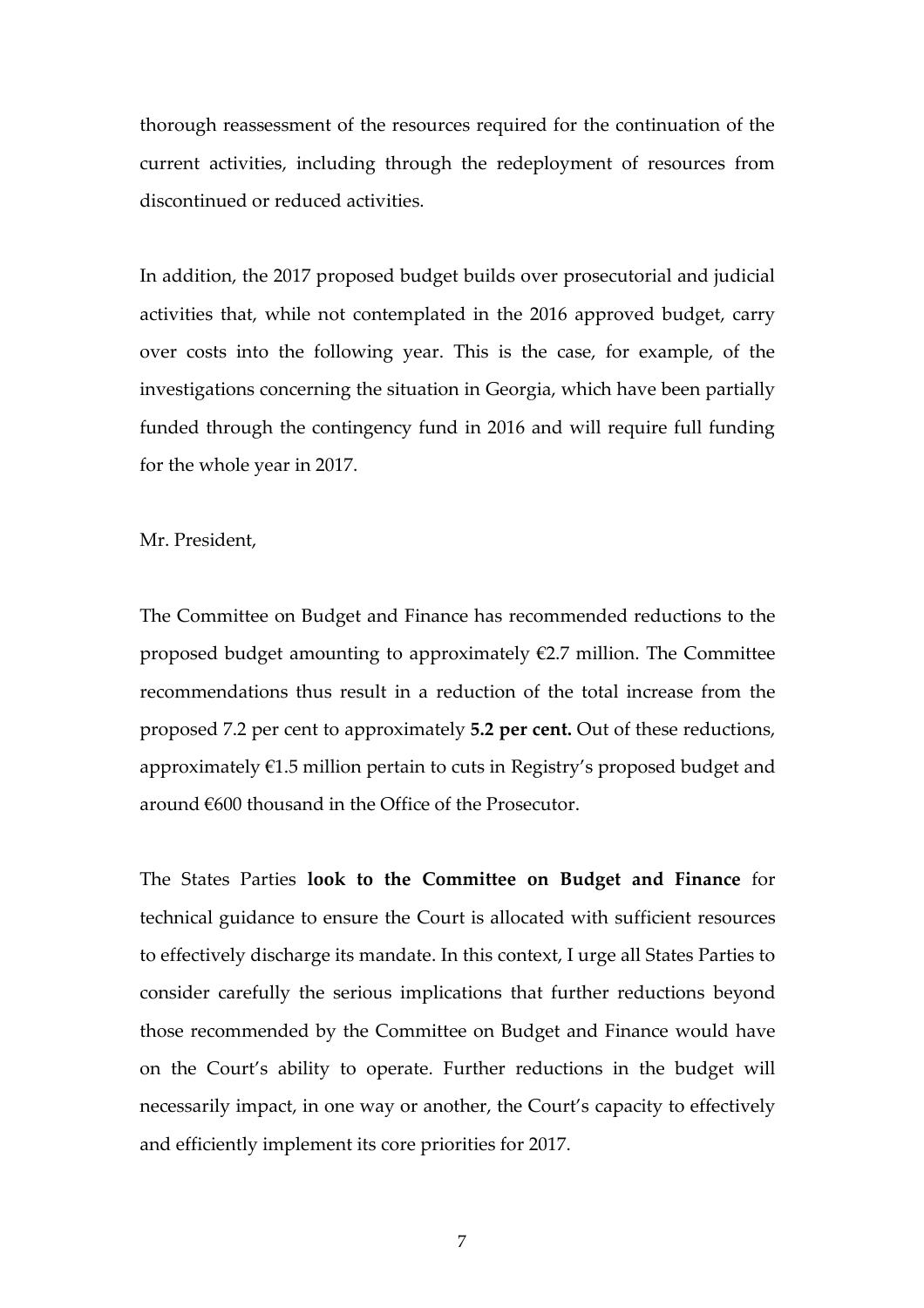The 2017 proposed programme budget is the result of a rigorous budgetary discipline through the thorough and intensive examination of our needs and possible savings in the context of *our priorities within priorities*.

The Court remains ready to continue engaging with this Assembly, with a view to ensuring a balanced outcome whereby the financial constraints of States Parties are considered without compromising the Court's ability to effectively and independently discharge its momentous mandate.

The final decision on the Court's budget – as always – rests with the States Parties. But I do hope that the States Parties will recognize the Court's improved budget process this year which also – as its main positive outcome – led to a very **reasonable and fully justified budget**.

In this context, we need to also think about *sustainability* of the Court's budgetary needs over the long run. We consider the 2017 budget proposal a right step towards a more sustainable budgetary development for the Court.

We fully understand the expectations of our States Parties for a more **stable and predictable budget** from one year to the next. While the Court is mindful of the need to achieve soon a sustainable budget, the reality today is simply that **the Court has not yet reached its necessary capacity**. We should thus be careful not to constrain the Court from reaching its required capacity in the near future, as it will be very detrimental to its success and effectiveness.

Mr President,

As you all may know, the **reorganization of the Registry**, known as the *Re*Vision project, came to an end last year. Since the previous session of this

8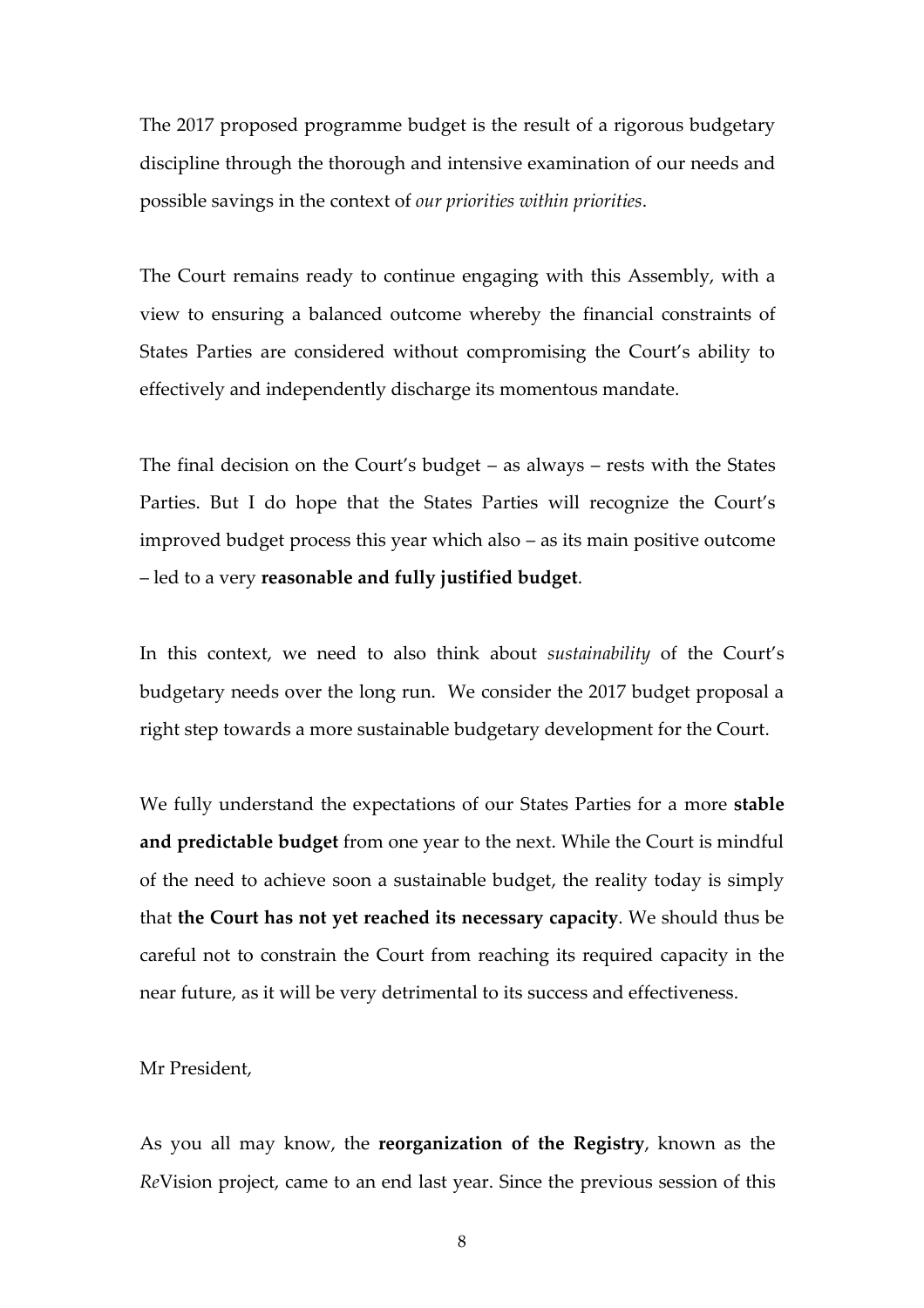Assembly, we have reported to the Committee on Budget and Finance in great detail on a number of issues pertaining to the reorganisation. On shortterm and long-term financial implications and benefits as well as provided examples of tangible efficiencies that have been attained. We have also finalised a Comprehensive Report on the Reorganisation of the Registry which provides a thorough insight into these and many other different aspects of the reorganisation.

The new Registry can perform better and can better cope with a greater workload with a limited increase in resources. For instance, the reorganisation strengthened decision-making in its field operations in terms of victim and witness protection, which has allowed the Registry to maintain the same level of travel budget for this purpose for three years in a row, from 2015 to 2017, despite a significant increase in the number of witnesses and workload over this period. For 2016 alone, this has led to quantifiable efficiencies of over €1 million.

The reorganisation has also brought about a number of other benefits, such as strengthened management, improved internal communication and centralised services in various areas, which are all detailed in our Comprehensive Report.

The external auditors also undertook an **audit of the** *Re***Vision** recently and in the Registry's view presented findings that are generally positive. The auditors recognised that the process was thorough and involved consultation with all the relevant stakeholders. They acknowledged improvements in the Registry's functioning – such as redefining the values and principles of the Registry, rationalising Registry operations by introducing a more streamlined three-division Registry structure, limiting

9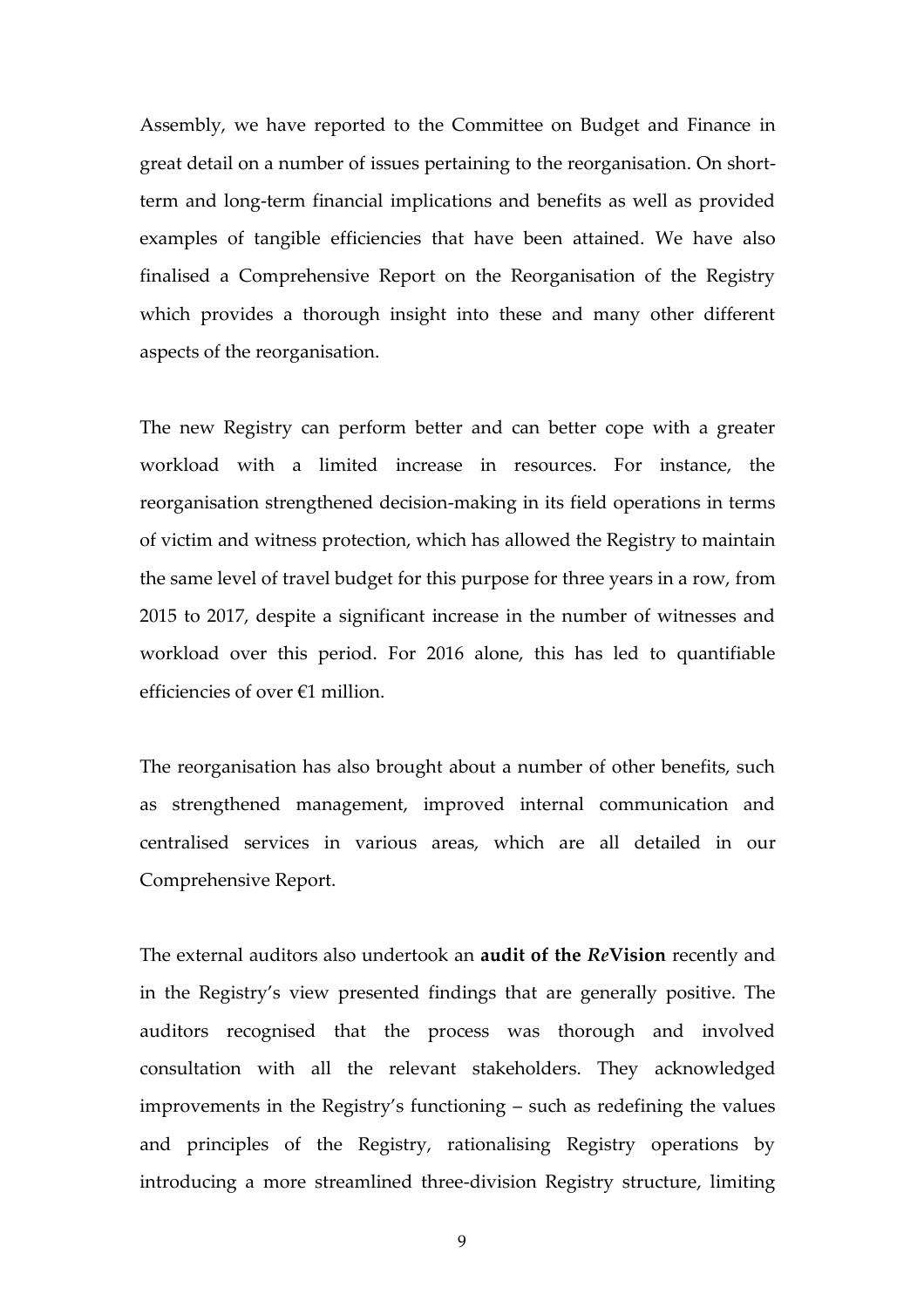the number of reporting lines to the Registrar, and strengthening field offices, all of which was undertaken within a detail review of every single post and position within the Registry. The external auditors also noted efficiencies and savings stemming from the reorganisation, such as those I just mentioned in relation to travel.

With a new structure in place, we have now invested time and priorities to further strengthen the Registry's organization and initiate action for the organizational development of the Registry.

### Mr. President,

As the President of the Court mentioned, the Court has also intensified efforts to reach out to **victims and affected communities**. The reorganization of the field offices played a crucial role in improving the performance of the Registry's responsibilities in the field.

As such, better-equipped field offices serve as a platform for the prosecution, defence counsel and legal representatives of victims, as well as the Trust Fund for Victims, to operate effectively on the ground and strengthen the ability of the Court to engage with local communities. A good example provided in this respect is the work conducted this year in connection with the *Ongwen* case. In this regard, you may have seen our photo exhibition – here at the World Forum - focusing on one of the affected communities in Uganda, and I hope you have found it informative and interesting.

#### Mr President,

This year, there was also significant progress made as to how the interests of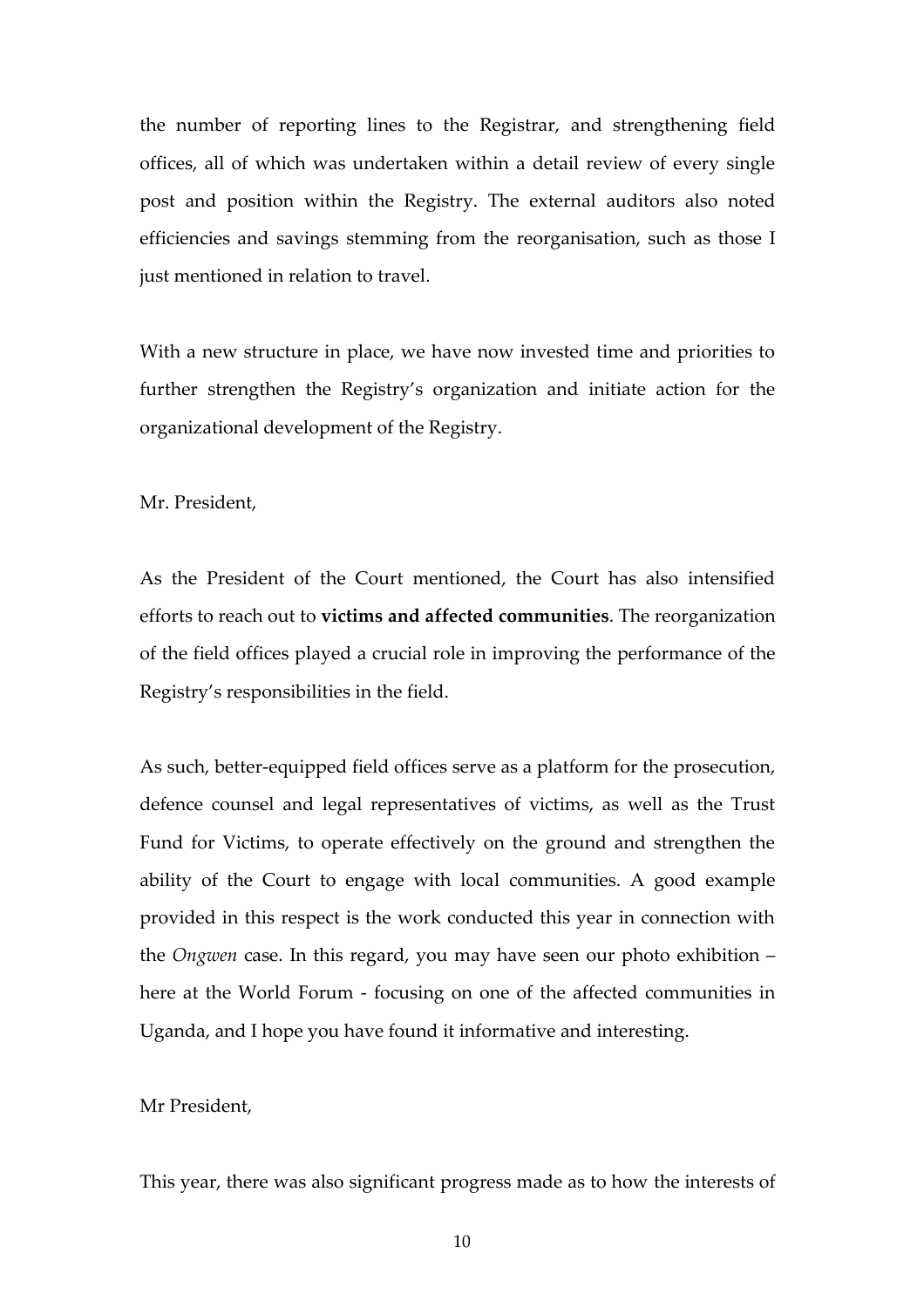counsel accredited to practice before the Court could be safeguarded and furthered by an association of counsel. As experience from the *ad hoc* tribunals shows, an organization that can act as an interlocutor to the Court on behalf of counsel accredited before the Court is beneficial for not only the counsel themselves and their clients, but also for the Court as a whole. In this context, I **welcome the creation of the ICC Bar Association** and I support its goals – to reinforce the counsel's independence, strengthen the equality of arms and enhance the quality of justice at the Court.

#### Excellencies,

Ladies and gentlemen,

Today, we are witnessing **challenging times**, both in terms of global economic situation and in terms of intensified security tensions in a number of regions and the world generally.

Clearly, we need to strive to create a world based on the rule of law, on inclusion, dialogue and multilateralism. The **role of the ICC in maintaining and strengthening that world is today more important than ever**, as the ICC is one of the pillars of international rule of law and hence international stability.

We must not lose sight of the fact that the ICC provides **restorative justice** to hundreds of thousands of victims, including participation of victims and reparations. As a permanent institution, the ICC is an investment not only for the trials and investigations we undertake today, but also **an investment in a more stable world of tomorrow**.

Therefore, in today's challenging times, the Court is an **investment that is all**